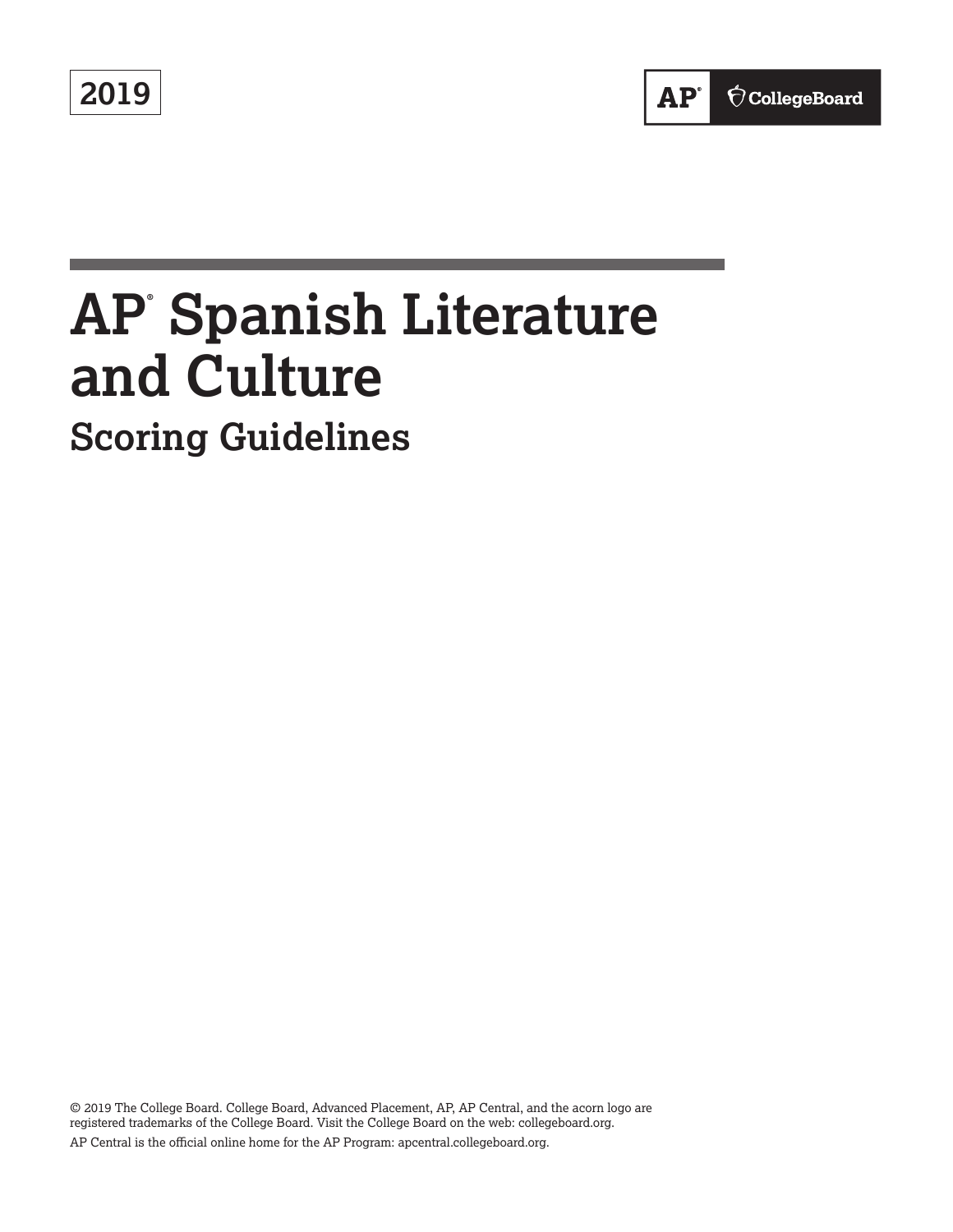### **Question 1**

**Short Answer:** Text Explanation **Text:** "Peso ancestral*,*" Alfonsina Storni **Theme:** *La tradición y la ruptura*

#### **3 The response correctly identifies the author and the period and effectively explains the development of the theme in the text.**

- Identifies correctly the author and the period.
- Effectively explains the development of the theme in the text.
- Supports response with relevant evidence from the text.
- **2 The response correctly identifies either the author or the period and explains the development of the theme in the text; description and narration are present but do not outweigh explanation.**
	- Identifies correctly either the author or the period.
	- Explains the development of the theme in the text.
	- Supports response with evidence from the text, but evidence may not be clear or relevant.

*Note*: A response that fails to correctly identify both the author and the period must have a good explanation of the development of the theme in the text in order to earn a score of 2.

#### **1 The response incorrectly identifies the author and/or the period; response does not successfully explain the development of the theme in the text; description and narration outweigh explanation; irrelevant comments may predominate.**

- Fails to correctly identify the author and/or the period.
- Attempts to explain the development of the theme in the text.
- Fails to adequately support response with textual evidence.

*Note*: A response that correctly identifies the author and/or the period but does not explain the development of the theme in the text cannot earn a score higher than 1.

#### **0 The response is so brief or so poorly written as to be meaningless, is not in Spanish, or is otherwise off-task.**

*Note*: A response that merely restates part or all of the prompt or stimulus receives a score of 0. A response that receives a 0 in content must also receive a 0 in language.

#### **— Response is blank.**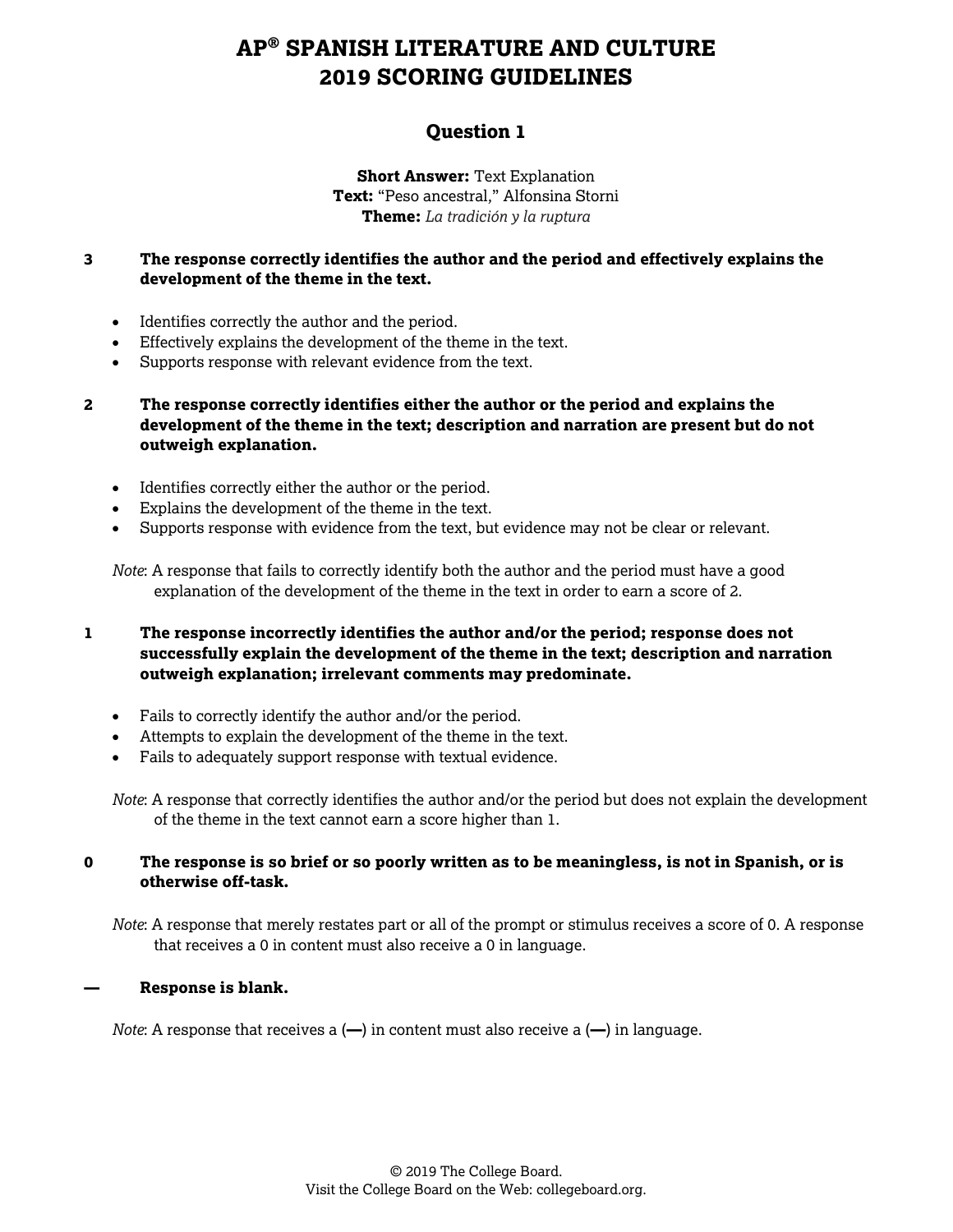## **Question 1 (continued)**

#### **Language Usage**

#### **3 Language usage is appropriate to the task, generally accurate, and varied; the reader's understanding of the response is clear and supported by the student's use of language.**

- Vocabulary is varied and appropriate to the topic or works being discussed.
- Control of grammatical and syntactic structures is very good in spite of a few errors; use of verb tenses and mood is generally accurate; word order and formation are generally accurate.
- There are very few errors in conventions of written language (e.g., spelling, accent marks, punctuation).

#### **2 Language usage is appropriate to the task and sometimes accurate; the reader understands the response, although the student's use of language is somewhat limited.**

- Vocabulary is appropriate to the topics or works being discussed but may limit the student's ability to present relevant ideas.
- Control of grammatical and syntactic structures is adequate, but there are some errors; errors in the use of verb tenses and moods are frequent, but do not detract from overall understanding; there are occasional errors in word order and formation.
- There are some errors in conventions of written language (e.g., spelling, accent marks, punctuation), but they do not impede communication.

#### **1 Language usage is inappropriate to the task, inaccurate, or insufficient; the reader struggles to create an understanding of the response.**

- Vocabulary is insufficient or inappropriate to the topics or works being discussed; errors render comprehension difficult.
- Control of grammatical and syntactic structures is inadequate; errors in verb forms, word order, or word formation are frequent and impede comprehension.
- There are frequent errors in conventions of written language (e.g., spelling, accent marks, punctuation) that impede communication.

#### **0 The response is so brief or so poorly written as to be meaningless, is not in Spanish, or is otherwise off-task.**

*Note*: A response that merely restates part or all of the prompt or stimulus receives a score of 0. A response that receives a 0 in content must also receive a 0 in language.

#### **— Response is blank.**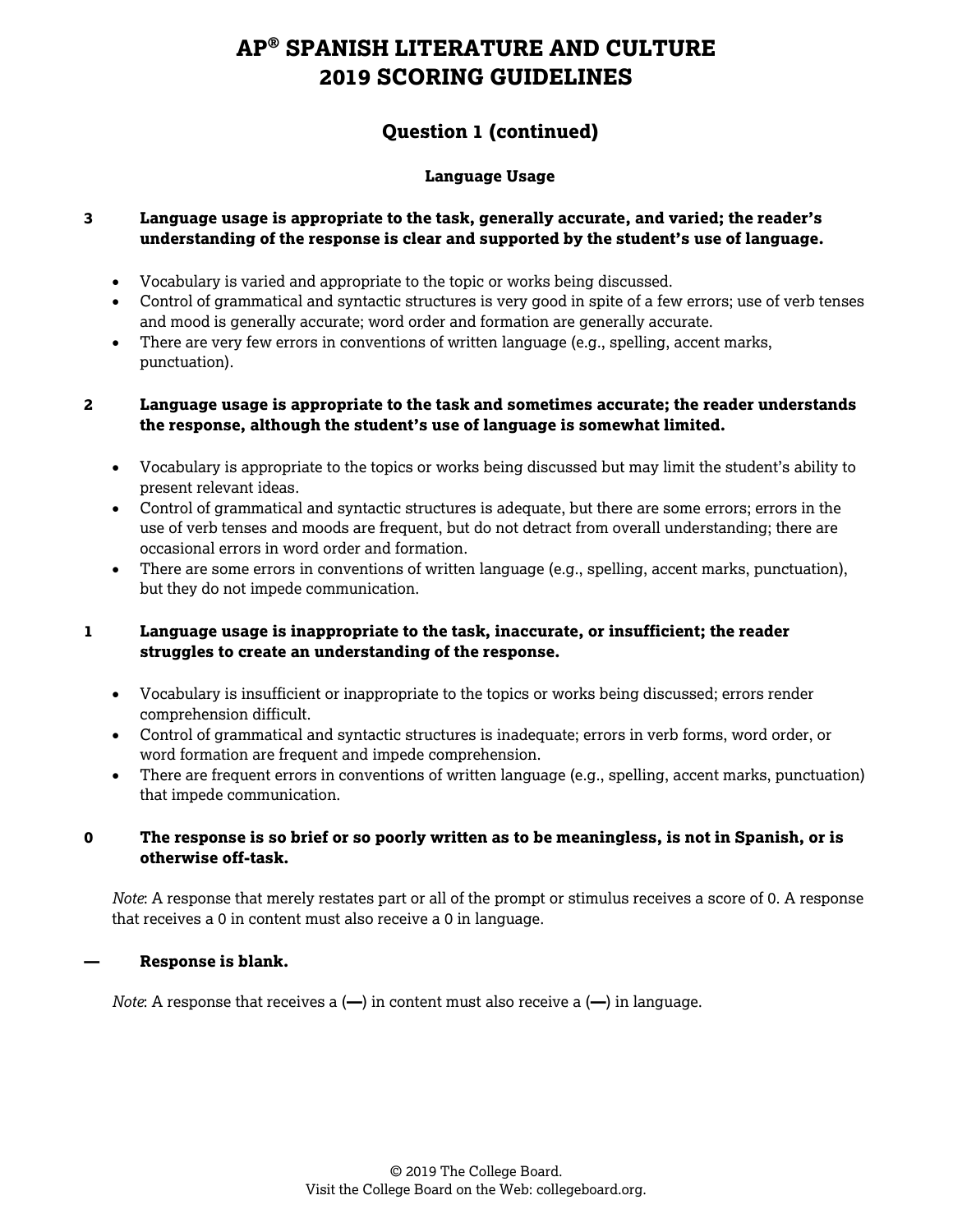## **Question 2**

**Short Answer:** Text and Art Comparison **Text:** Excerpt from "Lazarillo de Tormes," Anónimo **Artwork:** "El caballero de la mano en el pecho," El Greco **Theme:** *El honor* **Literary Period:** *Siglo de Oro*

#### **3 The response effectively compares the theme in the works and relates the theme of the text and the artwork to the** *Siglo de Oro.*

- Effectively compares the theme in the works.
- Effectively relates the theme of the text and artwork to the *Siglo de Oro*.
- Supports response with relevant evidence from both works.

#### **2 The response compares the theme in the works and relates the theme to the** *Siglo de Oro***; description outweighs comparison.**

- Compares the theme in the works, but description of the elements of both works outweighs comparison.
- Relates the theme of the text and artwork to the *Siglo de Oro*, but the connection among these elements may not be clear.
- Supports response with evidence from both works, but evidence may not be clear or relevant.

*Note*: If the response does not relate the theme to the *Siglo de Oro*, the comparison of the theme between the text and the artwork must be effective to earn a score of 2.

#### **1 The response attempts to compare the theme in the works and/or attempts to relate the theme to the** *Siglo de Oro***; description outweighs comparison; irrelevant comments may predominate.**

- Attempts to compare the theme in the works, yet the response is incomplete or insufficient.
- Attempts to relate the theme of the text and artwork to the *Siglo de Oro*, yet the response is incomplete or insufficient.
- Does not provide supporting evidence from both works.

*Note*: A response that discusses the theme only in the text or the artwork, or a response that only discusses the *Siglo de Oro* cannot receive a score higher than 1.

#### **0 The response is so brief or so poorly written as to be meaningless, is not in Spanish, or is otherwise off-task.**

*Note*: A response that merely restates part or all of the prompt or stimuli receives a score of 0. A response that receives a 0 in content must also receive a 0 in language.

#### **— Response is blank.**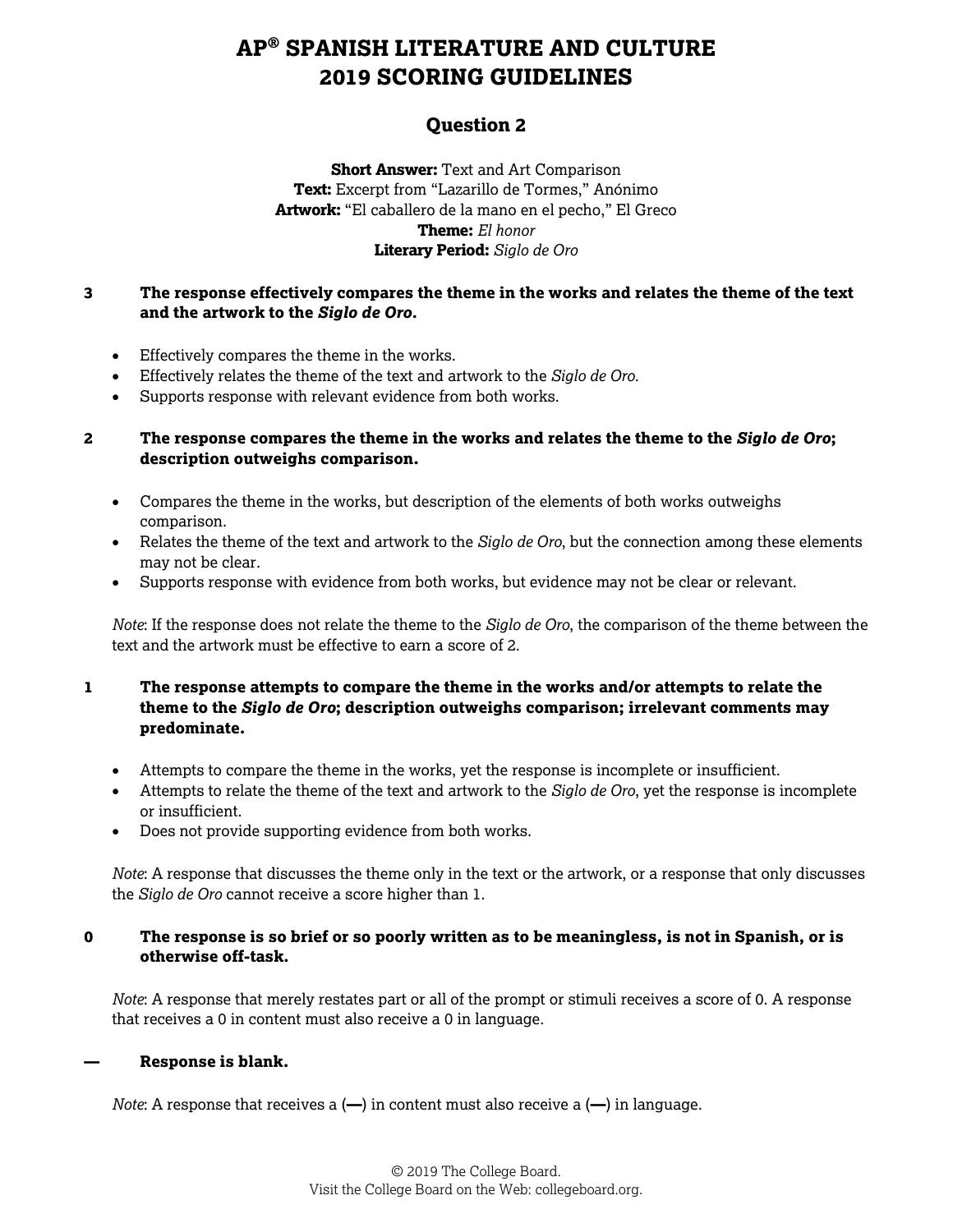## **Question 2 (continued)**

#### **Language Usage**

#### **3 Language usage is appropriate to the task, generally accurate, and varied; the reader's understanding of the response is clear and supported by the student's use of language.**

- Vocabulary is varied and appropriate to the topic or works being discussed.
- Control of grammatical and syntactic structures is very good in spite of a few errors; use of verb tenses and mood is generally accurate; word order and formation are generally accurate.
- There are very few errors in conventions of written language (e.g., spelling, accent marks, punctuation).

#### **2 Language usage is appropriate to the task and sometimes accurate; the reader understands the response, although the student's use of language is somewhat limited.**

- Vocabulary is appropriate to the topics or works being discussed but may limit the student's ability to present relevant ideas.
- Control of grammatical and syntactic structures is adequate, but there are some errors; errors in the use of verb tenses and moods are frequent, but do not detract from overall understanding; there are occasional errors in word order and formation.
- There are some errors in conventions of written language (e.g., spelling, accent marks, punctuation), but they do not impede communication.

#### **1 Language usage is inappropriate to the task, inaccurate, or insufficient; the reader struggles to create an understanding of the response.**

- Vocabulary is insufficient or inappropriate to the topics or works being discussed; errors render comprehension difficult.
- Control of grammatical and syntactic structures is inadequate; errors in verb forms, word order, or word formation are frequent and impede comprehension.
- There are frequent errors in conventions of written language (e.g., spelling, accent marks, punctuation) that impede communication.

#### **0 The response is so brief or so poorly written as to be meaningless, is not in Spanish, or is otherwise off-task.**

*Note*: A response that merely restates part or all of the prompt or stimuli receives a score of 0. A response that receives a 0 in content must also receive a 0 in language.

#### **— Response is blank.**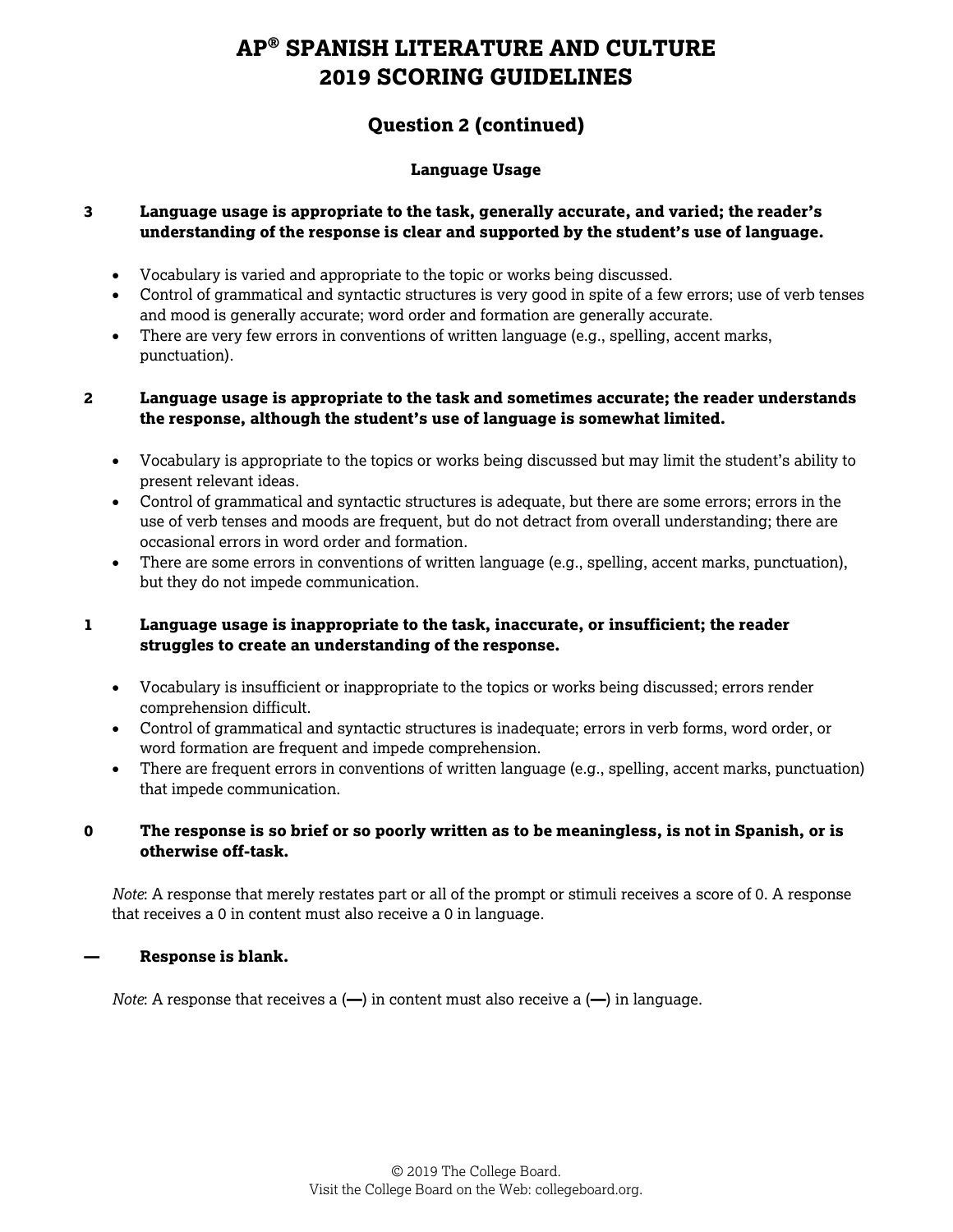## **Question 3**

**Essay:** Analysis of Single Text **Text, Technique, and Cultural Context Text:** Excerpt from "San Manuel Bueno, mártir," Miguel de Unamuno **Technique:** *La metaficción* **Cultural Context:** *La España de principios del siglo XX*

#### **5 The essay clearly analyzes how the text represents both the specified technique and the given cultural context.**

- Analyzes how characteristics of the text represent the specified technique.
- Analyzes how cultural products, practices, or perspectives found in the text relate to the given cultural context.
- Effectively discusses a variety of rhetorical, stylistic, or structural features in the text.
- Includes an explicit statement of purpose (thesis), a coherent structure, and a cohesive and logical progression of ideas in a well-developed essay.
- Supports analysis by integrating specific, well-chosen textual examples throughout the essay.

#### **4 The essay analyzes how the text represents both the specified technique and the given cultural context; description and narration are present but do not outweigh analysis.**

- Explains how characteristics of the text represent the specified technique.
- Explains how cultural products, practices, or perspectives found in the text relate to the given cultural context.
- Discusses rhetorical, stylistic, or structural features in the text.
- Includes an explicit statement of purpose (thesis), a coherent structure, and a logical progression of ideas.
- Supports analysis with appropriate textual examples.

#### **3 The essay attempts to analyze how the text represents the specified technique and the given cultural context; however, description and narration outweigh analysis.**

- Describes characteristics of the text that represent the specified technique.
- Describes cultural products, practices, or perspectives of the given cultural context found in the text.
- Describes some rhetorical, stylistic, or structural features in the text.
- Includes a statement of purpose, evidence of organization (a stated topic, an introduction, a conclusion), and a logical progression of ideas.
- Elaborates on main points and supports observations with examples; however, the examples may not always be clear and relevant.
- Contains some errors of interpretation, but errors do not detract from the overall quality of the essay.

#### *Note:*

A. If the essay has a significantly unbalanced focus on either the specified technique or the given cultural context and discusses rhetorical, stylistic, or structural features, the analysis must be good to earn a score of 3.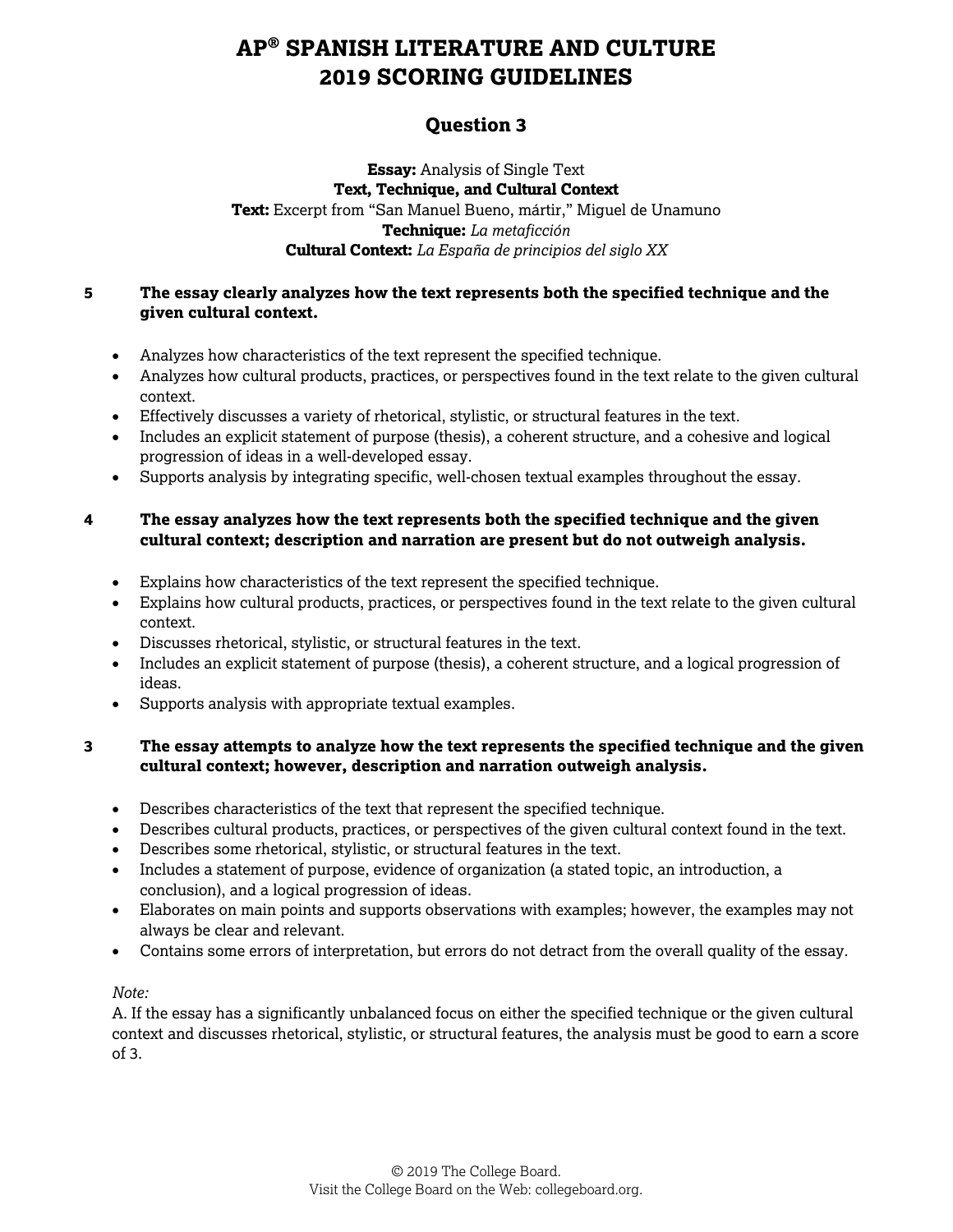## **Question 3 (continued)**

B. If the essay has a balanced focus on both the specified technique and the cultural context but does not discuss rhetorical, stylistic, or structural features, the analysis must be good to earn a score of 3.

C. If the essay focuses only on either the specified technique or the given cultural context and discusses rhetorical, stylistic, or structural features, the analysis of either the specified technique or the given cultural context and the discussion of the rhetorical, stylistic, or structural features must be good to earn a score of 3.

#### **2 The essay shows little ability to analyze how the text represents the specified technique and the given cultural context; summary and paraphrasing predominate.**

- Identifies characteristics of the text that represent the specified technique, but they may not be clear or relevant.
- Identifies cultural products, practices, or perspectives of the given cultural context found in the text, but they may not be clear or relevant.
- Identifies rhetorical, stylistic, or structural features in the text, but they may not be relevant.
- May not clearly state a purpose or be organized around a central idea or argument; progression of ideas may not be logical.
- Presents main points and some details; describes basic elements of the text but may do so without examples or supporting an argument.
- Contains some errors of interpretation that occasionally detract from the overall quality of the essay.

*Note*: An essay that treats only the specified technique or the given cultural context without mentioning the rhetorical, stylistic, or structural features cannot receive a score higher than 2.

#### **1 The essay is inaccurate and insufficient; there is no attempt to analyze how the text represents the specified technique and the given cultural context; irrelevant comments predominate.**

- Demonstrates lack of understanding of characteristics of the text that represent the specified technique.
- Demonstrates lack of understanding of the text, or cultural products, practices, or perspectives of the given cultural context found in the text.
- May not identify rhetorical, stylistic, or structural features in the text.
- Does not state a purpose, show evidence of organization, or offer a progression of ideas.
- May consist entirely of summary or paraphrasing of the text without examples relevant to the technique or the given cultural context.
- Contains frequent errors of interpretation that significantly detract from the overall quality of the essay.

#### **0 The response is so brief or so poorly written as to be meaningless, is not in Spanish, or is otherwise off-task.**

*Note*: An essay that merely restates part or all of the prompt or stimulus receives a score of 0. An essay that receives a 0 in content must also receive a 0 in language.

#### **— Page is blank.**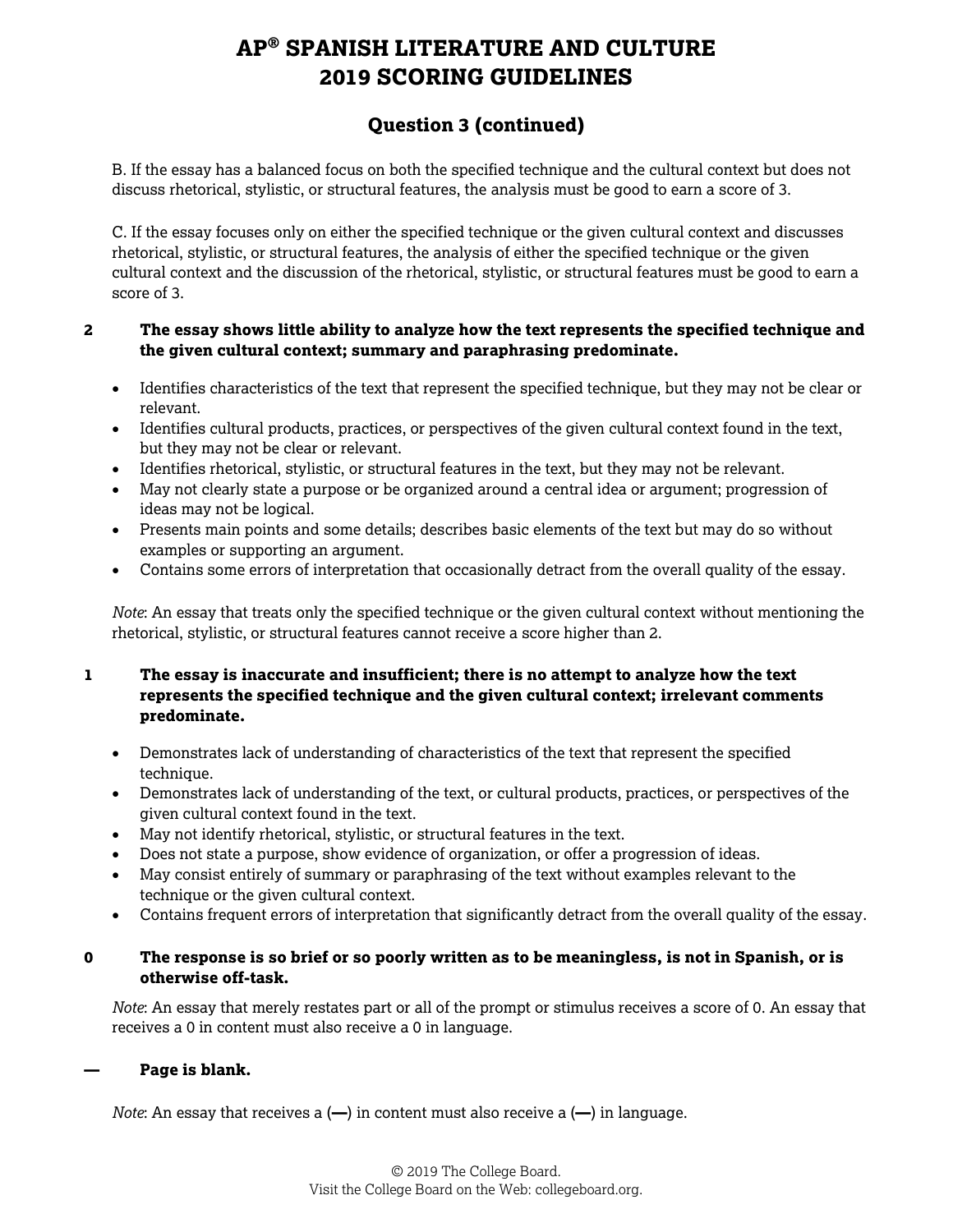## **Question 3 (continued)**

#### **Language Usage**

#### **5 Language usage is appropriate to the task, generally accurate, and varied; the reader's understanding of the response is clear and supported by the student's use of language.**

- Vocabulary is varied and appropriate to the text(s) being discussed, presents main ideas and supporting details, and communicates some nuances of meaning.
- Control of grammatical and syntactic structures is very good; use of verb tenses and moods is generally accurate; word order and formation are accurate; use of cohesive devices and transitional elements or both is appropriate to guide understanding.
- Writing conventions (e.g., spelling, accent marks, punctuation, paragraphing) are generally accurate; paragraphing shows grouping and progression of ideas.
- **4 Language usage is appropriate to the task and generally accurate; the reader's understanding of the response is clear and not affected by errors in the student's use of language.**
	- Vocabulary is appropriate to the text(s) being discussed and presents main ideas and some supporting details.
	- Control of grammatical and syntactic structures is good; occasional errors in the use of verb tenses and moods do not detract from understanding; word order and formation are mostly accurate.
	- Writing conventions (e.g., spelling, accent marks, punctuation, paragraphing) are generally accurate; occasional errors do not detract from understanding; paragraphing shows grouping and progression of ideas.

#### **3 Language usage is appropriate to the task and sometimes accurate; the reader understands the response though the student's use of language is somewhat limited.**

- Vocabulary is appropriate to the text(s) being discussed but may limit the student's ability to present some relevant ideas.
- Control of grammatical and syntactic structures is adequate; errors in the use of verb tenses and moods may be frequent but do not detract from overall understanding; word order and formation are generally accurate.
- Writing conventions (e.g., spelling, accent marks, punctuation, paragraphing) are sometimes accurate; numerous errors do not detract from overall understanding; paragraphing shows grouping of ideas.

#### **2 Language usage is sometimes inappropriate to the task and generally inaccurate; the reader must supply inferences to make the response understandable.**

- Vocabulary may be inappropriate to the text(s) being discussed and forces the reader to supply inferences.
- Control of grammatical and syntactic structures is weak; errors in verb forms, word order, or word formation are numerous and serious enough to impede comprehension at times.
- Writing conventions (e.g., spelling, accent marks, punctuation, paragraphing) are generally inaccurate; errors are numerous and serious enough to impede comprehension at times; paragraphing may not show grouping of ideas.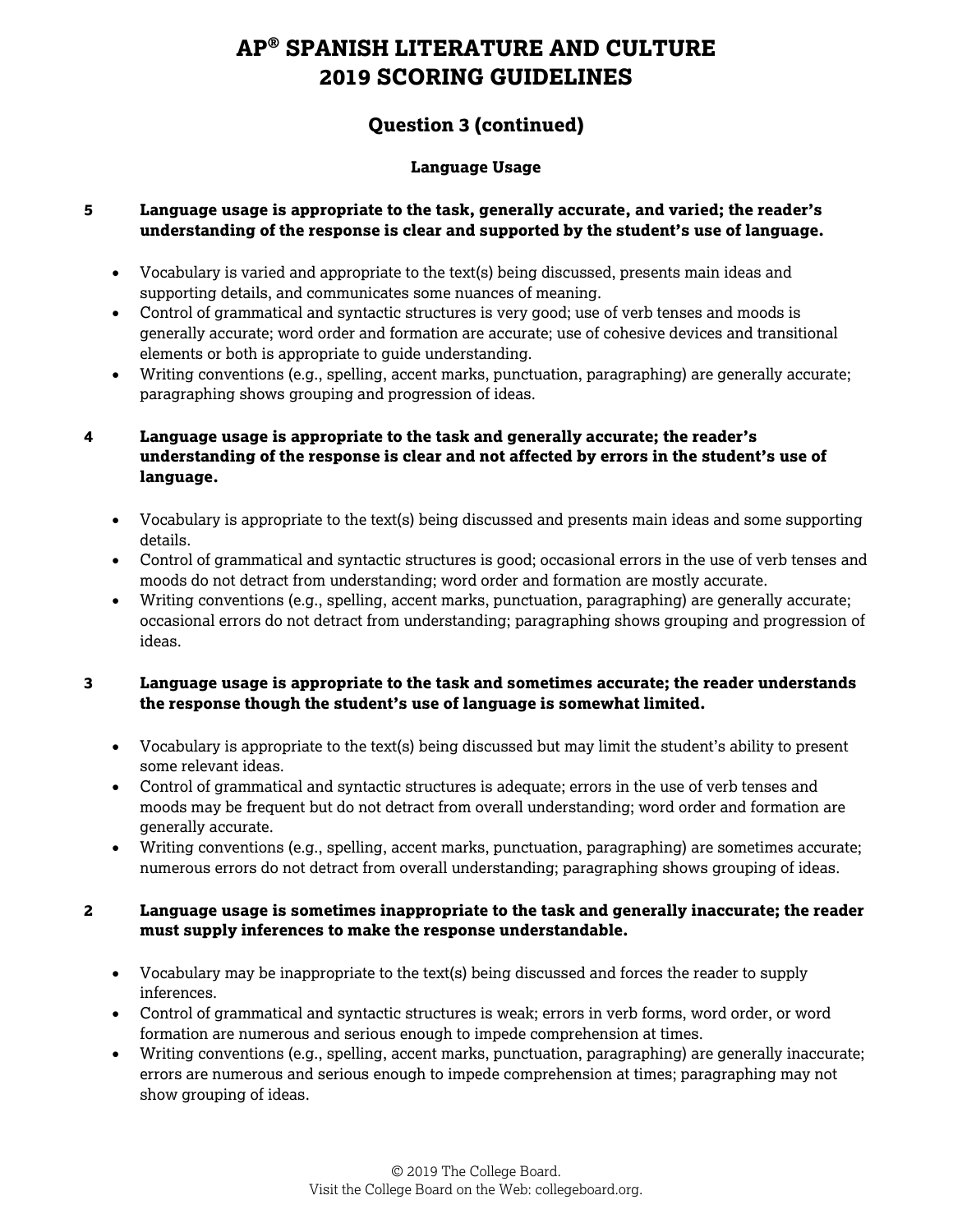## **Question 3 (continued)**

#### **1 Language usage is inappropriate to the task, inaccurate, or insufficient; the reader struggles to create an understanding of the response.**

- Vocabulary is insufficient or inappropriate to the text(s) being discussed; errors render comprehension difficult.
- Control of grammatical and syntactic structures is inadequate; errors in verb forms, word order, or word formation are nearly constant and impede comprehension frequently.
- Writing conventions (e.g., spelling, accent marks, punctuation, paragraphing) are inaccurate; errors are nearly constant and impede comprehension frequently; there may be little or no evidence of paragraphing.

#### **0 The response is so brief or so poorly written as to be meaningless, is not in Spanish, or is otherwise off-task.**

*Note*: An essay that merely restates part or all of the prompt or stimulus receives a score of 0. An essay that receives a 0 in content must also receive a 0 in language.

#### **— Page is blank.**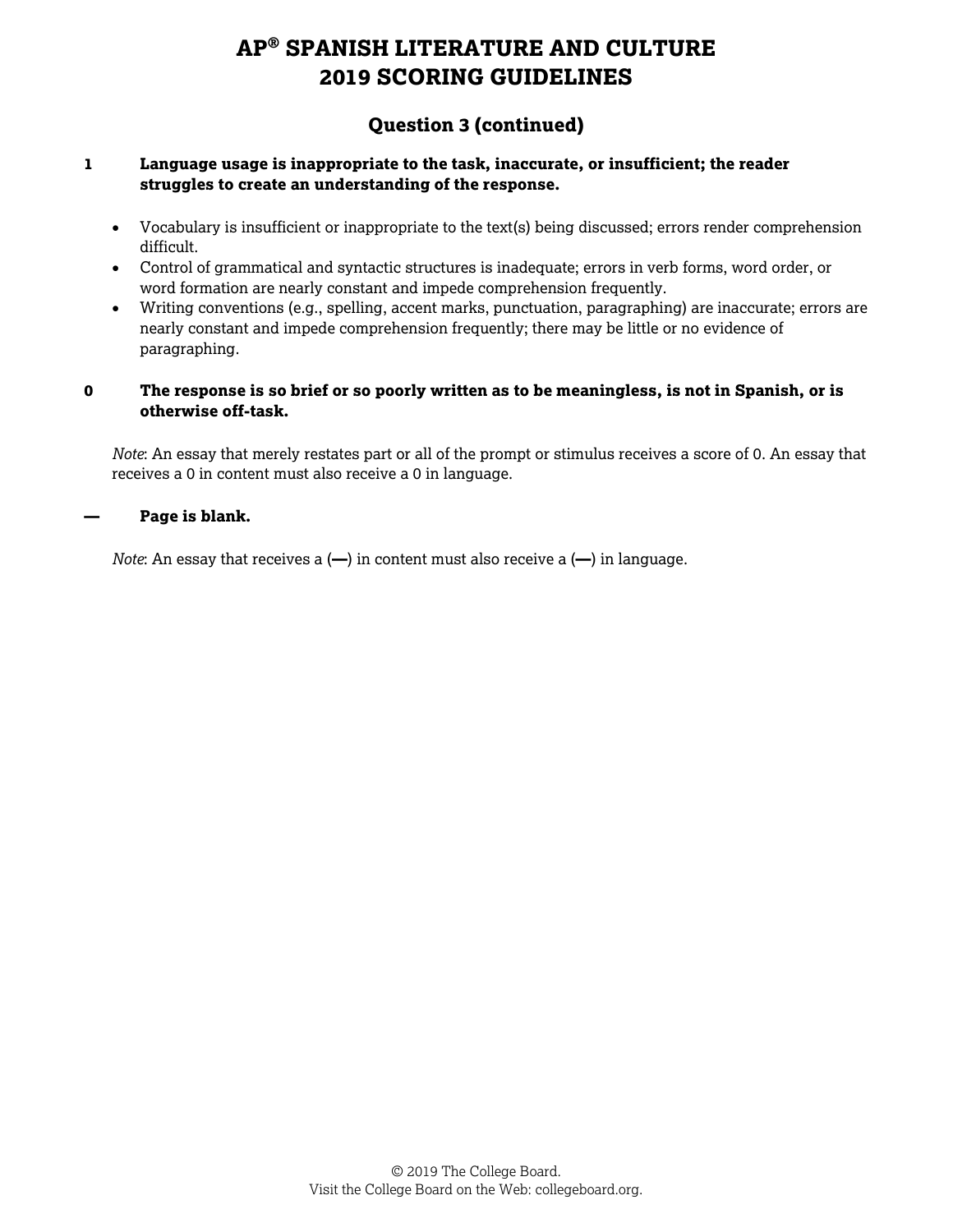## **Question 4**

#### **Essay:** Text Comparison **Texts and Theme**

**Text 1:** Excerpt from "Nuestra América," José Martí **Text 2:** Excerpt from "No llores por nosotros, Puerto Rico," Luis Rafael Sánchez **Theme:** *El nacionalismo*

#### **5 The essay clearly analyzes the literary devices and compares the theme in the texts.**

- Effectively analyzes rhetorical, stylistic, or structural features in both texts in relation to the development of the theme.
- Analyzes the development of the theme in both texts to support comparative analysis.
- Includes an explicit statement of purpose (thesis), a coherent structure, and a cohesive and logical progression of ideas in a well-developed essay.
- Supports analysis by integrating specific, well-chosen textual examples throughout the essay.

#### **4 The essay analyzes the literary devices and compares the theme in the texts; description and narration are present but do not outweigh analysis.**

- Discusses rhetorical, stylistic, or structural features in both texts in relation to the development of the theme.
- Explains and compares the presence of the theme in the texts.
- Includes an explicit statement of purpose (thesis), a coherent structure, and a logical progression of ideas.
- Supports analysis with appropriate textual examples.

#### **3 The essay attempts to analyze the literary devices and compare the theme in the texts; however, description and narration outweigh analysis.**

- Describes some rhetorical, stylistic, or structural features in both texts and attempts to explain their relevance to the theme.
- Describes the presence of the theme in both texts.
- Includes a statement of purpose, evidence of organization (a stated topic, an introduction, a conclusion), and a logical progression of ideas.
- Elaborates on main points and supports observations with examples; however, the examples may not always be clear and relevant.
- Contains some errors of interpretation, but errors do not detract from the overall quality of the essay.

#### *Note*:

A. If the essay has a significantly unbalanced focus on one of the texts, the analysis must be good to merit a 3.

B. If the essay does not include literary devices, the comparison of the theme in the texts must be good to merit a 3.

C. If the essay suggests a lack of understanding of the theme, the analysis of literary devices in both texts must be good to merit a 3.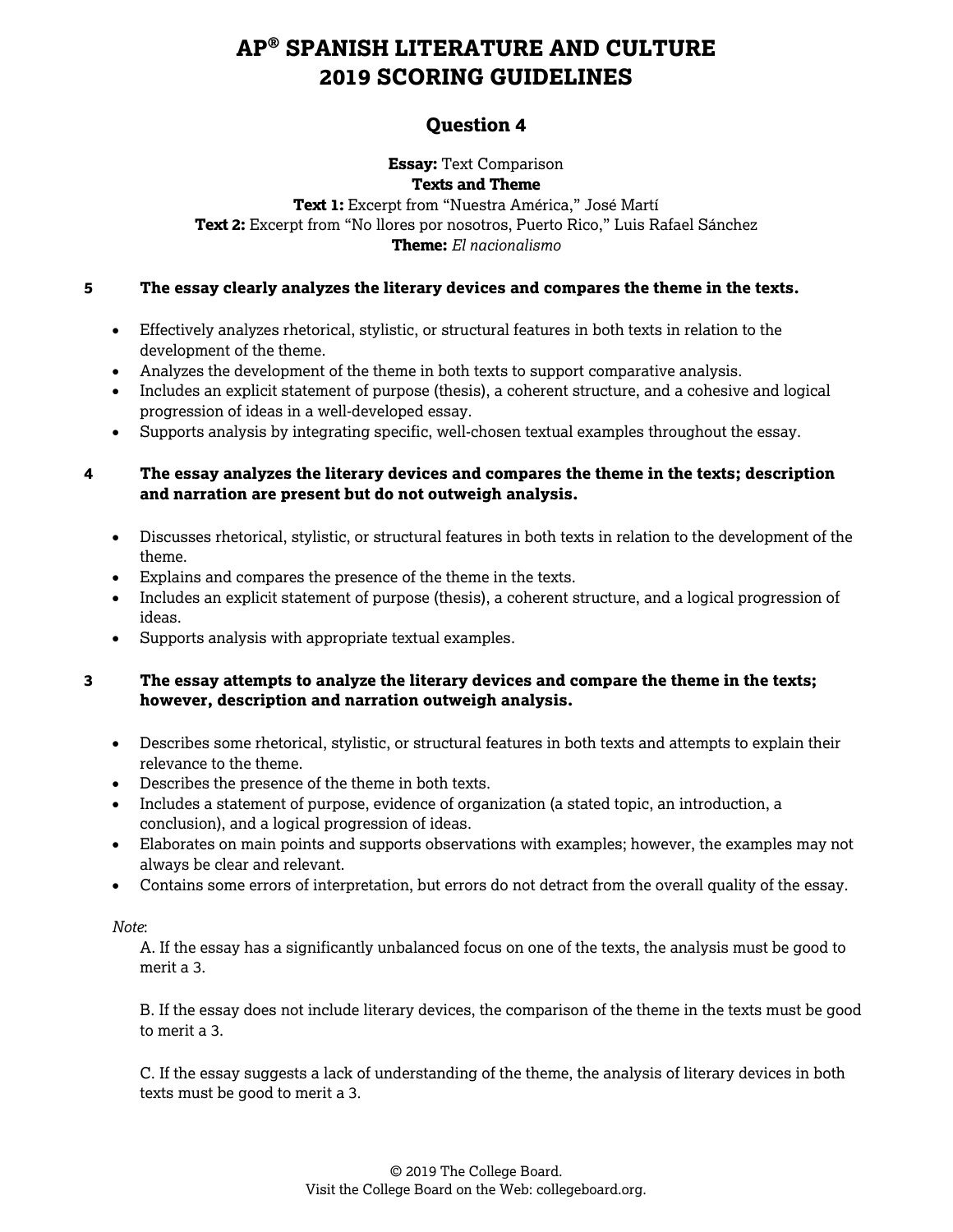## **Question 4 (continued)**

#### **2 The essay shows little ability to analyze the literary devices or compare the texts; summary and paraphrasing predominate.**

- May identify some rhetorical, stylistic, or structural features in one or both texts but may not explain their relevance to the theme.
- Describes the presence of the theme in one text, but the description of the theme in the other text is weak.
- May not clearly state a purpose or be organized around a central idea or argument; progression of ideas may not be logical.
- Presents main points and some details, describes basic elements of texts but may do so without examples or supporting an argument.
- Contains some errors of interpretation that occasionally detract from the overall quality of the essay.

*Note*: An essay that treats only one text cannot earn a score higher than 2.

**1 The essay is inaccurate and insufficient; there is no attempt to analyze the literary devices or compare the texts; irrelevant comments predominate.**

- May identify some rhetorical, stylistic, or structural features in one or both texts but does not explain their relevance to the theme.
- Demonstrates lack of understanding of the theme.
- Does not state a purpose, show evidence of organization, or offer a progression of ideas.
- May consist entirely of plot summary without examples relevant to the theme.
- Contains frequent errors of interpretation that significantly detract from the overall quality of the essay.

#### **0 The response is so brief or so poorly written as to be meaningless, is not in Spanish, or is otherwise off-task.**

*Note*: An essay that merely restates part or all of the prompt or stimuli receives a score of 0. An essay that receives a 0 in content must also receive a 0 in language.

#### **— Page is blank.**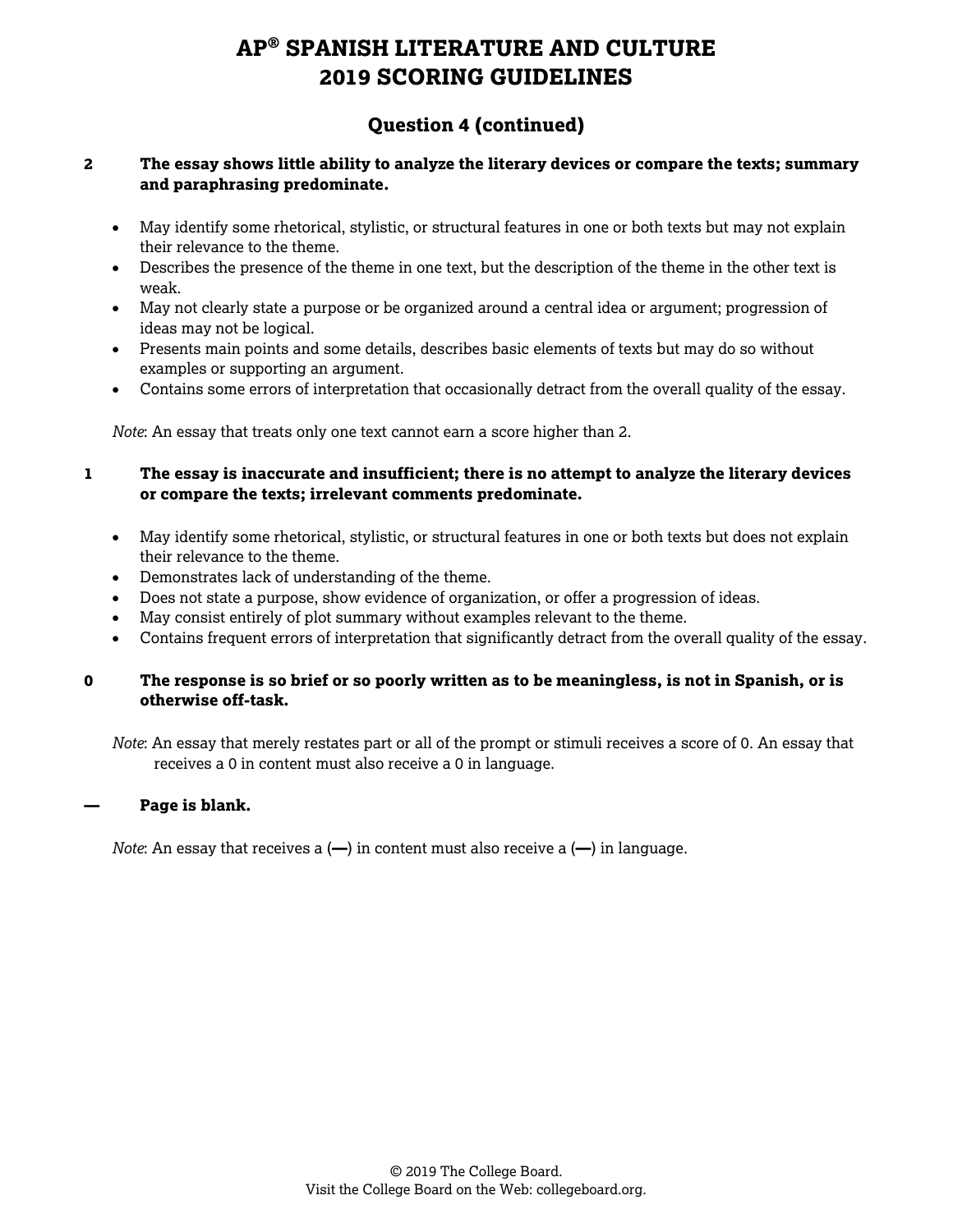## **Question 4 (continued)**

#### **Language Usage**

#### **5 Language usage is appropriate to the task, generally accurate, and varied; the reader's understanding of the response is clear and supported by the student's use of language.**

- Vocabulary is varied and appropriate to the text(s) being discussed, presents main ideas and supporting details, and communicates some nuances of meaning.
- Control of grammatical and syntactic structures is very good; use of verb tenses and moods is generally accurate; word order and formation are accurate; use of cohesive devices and transitional elements or both is appropriate to guide understanding.
- Writing conventions (e.g., spelling, accent marks, punctuation, paragraphing) are generally accurate; paragraphing shows grouping and progression of ideas.
- **4 Language usage is appropriate to the task and generally accurate; the reader's understanding of the response is clear and not affected by errors in the student's use of language.**
	- Vocabulary is appropriate to the text(s) being discussed and presents main ideas and some supporting details.
	- Control of grammatical and syntactic structures is good; occasional errors in the use of verb tenses and moods do not detract from understanding; word order and formation are mostly accurate.
	- Writing conventions (e.g., spelling, accent marks, punctuation, paragraphing) are generally accurate; occasional errors do not detract from understanding; paragraphing shows grouping and progression of ideas.

#### **3 Language usage is appropriate to the task and sometimes accurate; the reader understands the response though the student's use of language is somewhat limited.**

- Vocabulary is appropriate to the text(s) being discussed but may limit the student's ability to present some relevant ideas.
- Control of grammatical and syntactic structures is adequate; errors in the use of verb tenses and moods may be frequent but do not detract from overall understanding; word order and formation are generally accurate.
- Writing conventions (e.g., spelling, accent marks, punctuation, paragraphing) are sometimes accurate; numerous errors do not detract from overall understanding; paragraphing shows grouping of ideas.

#### **2 Language usage is sometimes inappropriate to the task and generally inaccurate; the reader must supply inferences to make the response understandable.**

- Vocabulary may be inappropriate to the text(s) being discussed and forces the reader to supply inferences.
- Control of grammatical and syntactic structures is weak; errors in verb forms, word order, or word formation are numerous and serious enough to impede comprehension at times.
- Writing conventions (e.g., spelling, accent marks, punctuation, paragraphing) are generally inaccurate; errors are numerous and serious enough to impede comprehension at times; paragraphing may not show grouping of ideas.